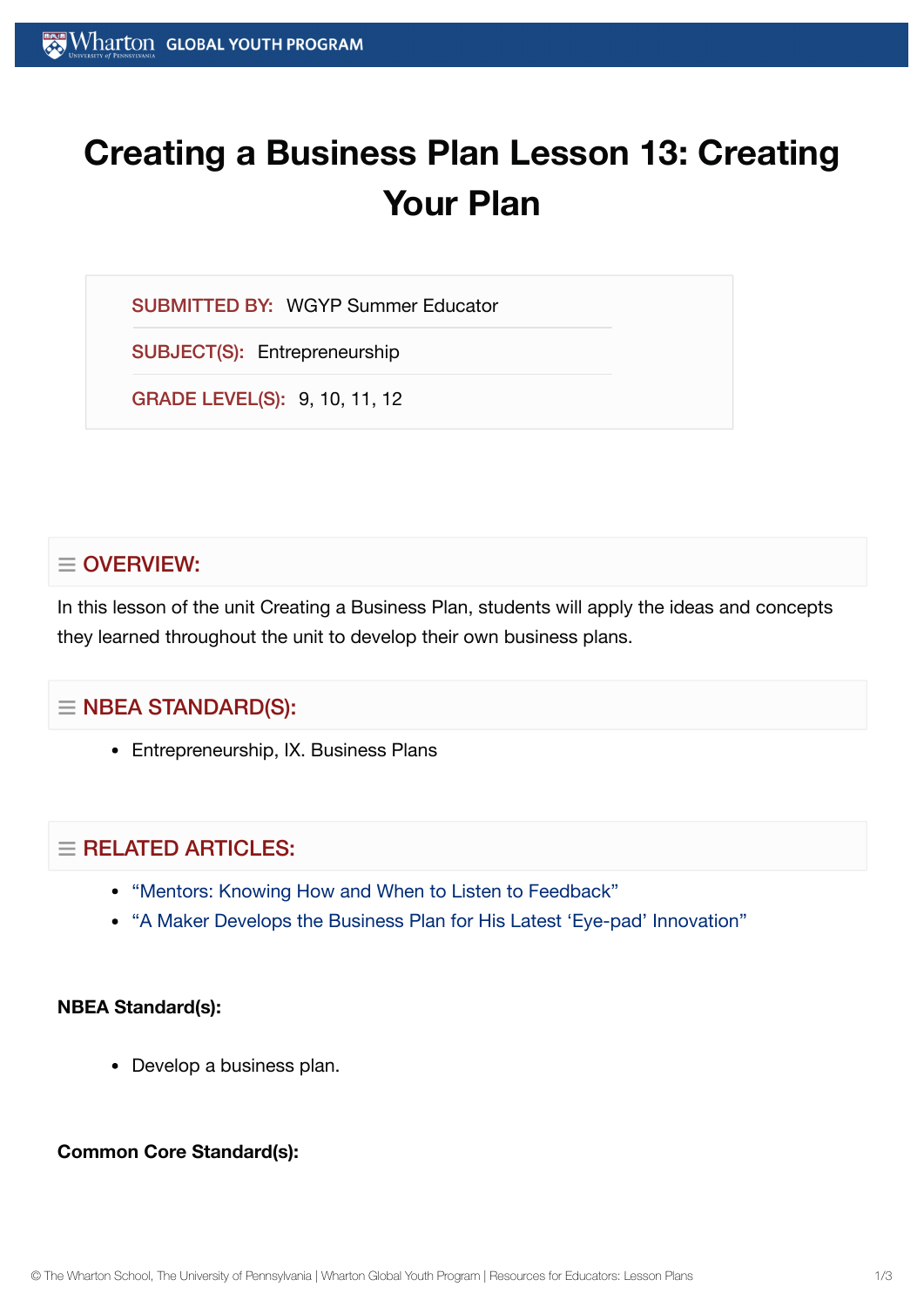# $\mathbb{R}$  Wharton Global Youth Program

- CCR Standard for Writing: Write arguments to support claims in an analysis of substantive topics or texts, using valid reasoning and relevant and sufficient evidence.
- CCR Standard for Writing: Write informative/explanatory texts to examine and convey complex ideas and information clearly and accurately through the effective selection, organization, and analysis of content.
- CCR Standard for Speaking and Listening: Prepare for and participate effectively in a range of conversations and collaborations with diverse partners, building on others' ideas and expressing their own clearly and persuasively.

**Objectives/Purposes:** In this lesson, students will create a paper/report and presentation of their business plan.

#### **Knowledge@Wharton Articles:**

• Students can and should refer back to articles from previous lessons to help give support and evidence as they create their business plans. Have these texts available.

### **Wharton Global Youth Program (WGYP) Articles:**

• Students can and should refer back to articles from previous lessons to help give support and evidence as they create their business plans. Have these texts available.

#### **Other Resources/Materials:**

- WGYP Video Glossary of Business Ethics given by professor Hussain Waheed <https://globalyouth.wharton.upenn.edu/glossary/business-ethics/>
- Outline for Business Plan Project
- Business Plan Paper/Report Rubric
- Business Plan Presentation Rubric
- Computers (if available)
- Poster board or Newsprint
- Markers
- Any materials students can use to create their business plan

# **Activity:**